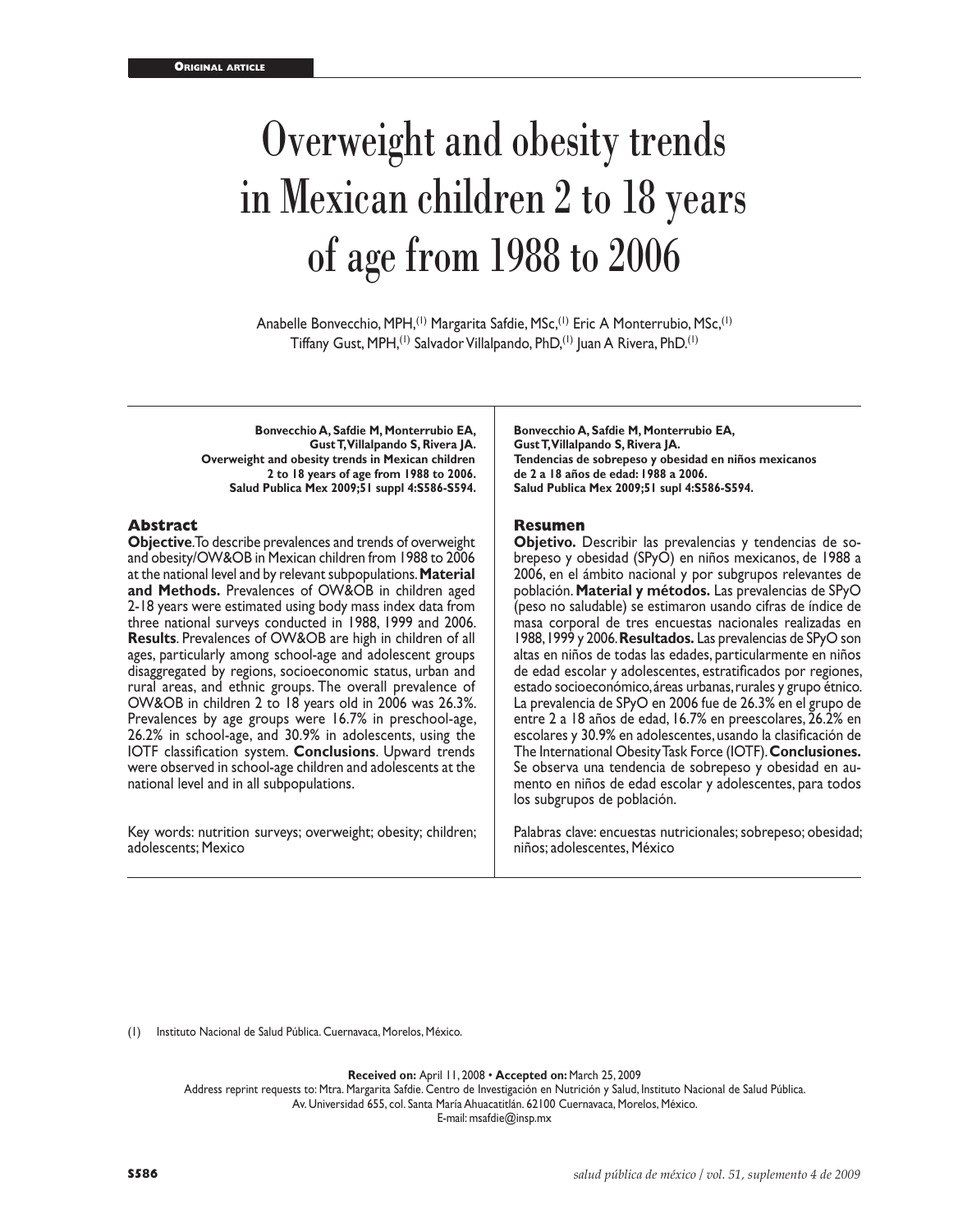The International Obesity Task Force (IOTF) has<br>
estimated that a worldwide total of 155 million<br>
eshoel are shildren (1 of event 10 shildren) and even school-age children (1 of every 10 children) and over 22 million children under the age of 5 are overweight or obese.1

A direct relationship between obesity in childhood and the development of obesity in adulthood has been well established. The risk of becoming an obese adult is double for obese children than for non-obese children; almost half of obese school-age children (42 to 63%) become obese adults.2-4 The prevalence of overweight and obesity in Mexican adults and children has risen alarmingly in the last two decades and represents a public health challenge. Results from the 1999 National Health and Nutrition Survey (ENSANUT 1999) show that obesity in children was already of concern. The prevalence of obesity and at-risk of obesity ( $> 85<sup>th</sup>$  percentile of the age and gender specific BMI charts developed by CDC in 2000)<sup>5</sup> among preschool-age children (2-4 years old) increased approximately 27% from 1988 (21.6%) to 1999  $(28.7\%)$ <sup>6</sup> In 1999, the prevalence of obesity and at-risk of obesity among children 2-18 years old was  $16\%$ <sup>6</sup> and the prevalence of overweight and obesity in school-age  $children 5-11 years old using the IOTF' classification$ system was 19.5%.<sup>8</sup> These increasing rates raise concerns because of their implications for the future health of the population. Being overweight or obese as a child or in adulthood increases the risk of chronic diseases such as cardiovascular disease, hypertension, type 2 diabetes mellitus (DM2), dyslipidemia and impaired glucose tolerance, among others.<sup>9-11</sup> This is of great significance since DM2 and related complications are the leading causes of death among Mexicans.12 In 2000, the prevalence of DM2 among Mexican adults aged  $20+$  was  $7.4\%$ ;<sup>12</sup> the onset of diabetes in youth increases the risk of cardiovascular disease, kidney failure, visual impairment, and limb amputations in early adulthood. In addition, obesity in children and adolescents has its most immediate consequences in the psychological and social realms. Stigmatization of obese children and adolescents has long been recognized in western cultures, and it is well documented among school peers.13,14 In youth, obesity also affects economic and social development, as evidenced by higher school absentee rates.15

Additionally, widespread bias and discrimination towards adults has been documented based on weight in areas of education, employment and health care.<sup>13</sup> In developing countries, obesity is responsible for high health care expenditures since it imposes indirect costs due to the loss of lives, productivity and related income.16 In Mexico, this epidemic is already imposing an unacceptable burden on health systems, which in turn has implications for society with regard to the

quality and cost of health care.17 Furthermore, the effects of chronic diseases on the health and survival of adults during their productive age adversely affect the productivity of society.

This article describes the prevalence of obesity in Mexican children (2 to 18 years of age) according to the most recent Mexican National Health and Nutrition Survey 2006 (ENSANUT 2006) and compares the prevalence trends among the three national probabilistic surveys conducted in 1988, 1999 and 2006. This information will be useful for designing interventions targeted to prevent and control obesity among vulnerable groups of Mexican children and adolescents.

## Material and Methods

Information from three national probabilistic surveys conducted in 1988,<sup>18</sup> 1999,<sup>19</sup> and 2006<sup>20</sup> was used to estimate the prevalences of obesity for preschoolers 2-4 years of age, school-age children 5-11 years of age and adolescents 12-18 years of age. The information was representative of national, regional (North, Center, Mexico City and South), rural (pop  $\leq$  2 500) and urban (pop> 2 500) populations. The design of the surveys was randomized, stratified, and by clusters and has been described in detail in other publications.20,21 The regions included: North (Baja California, Baja California Sur, Coahuila, Chihuahua, Durango, Nuevo León, Sonora and Tamaulipas); Center (Aguascalientes, Colima, Guanajuato, Jalisco, México, Michoacán, Morelos, Nayarit, Querétaro, San Luis Potosí, Sinaloa, Zacatecas); Mexico City (Federal District and urbanized counties in the state of Mexico); and South (Campeche, Chiapas, Guerrero, Hidalgo, Oaxaca, Puebla, Quintana Roo, Tabasco, Tlaxcala, Veracruz, Yucatán).

The numbers of households included in the surveys were 13 326, 17 716 and 48 304 for the 1988, 1999, and 2006 surveys, respectively.

## **Variables studied**

Anthropometry: Height was measured using stadiometers (Dynatop) with 1 mm precision and body weight (kg) using a digital scale (Tanita) with 100 g precision. Measurements were taken by trained and standardized personnel using standard procedures.22,23

Overweight and obesity were classified according to IOTF criteria, based on BMI measurements, with cutoff points for BMI based on an international reference population drafted from seven countries, specific for age and sex. Said cutoff points are a projection of the criteria proposed by WHO for diagnosing overweight (BMI of 25-29.9) and obesity (BMI of 30 or more) in adults.<sup>7</sup>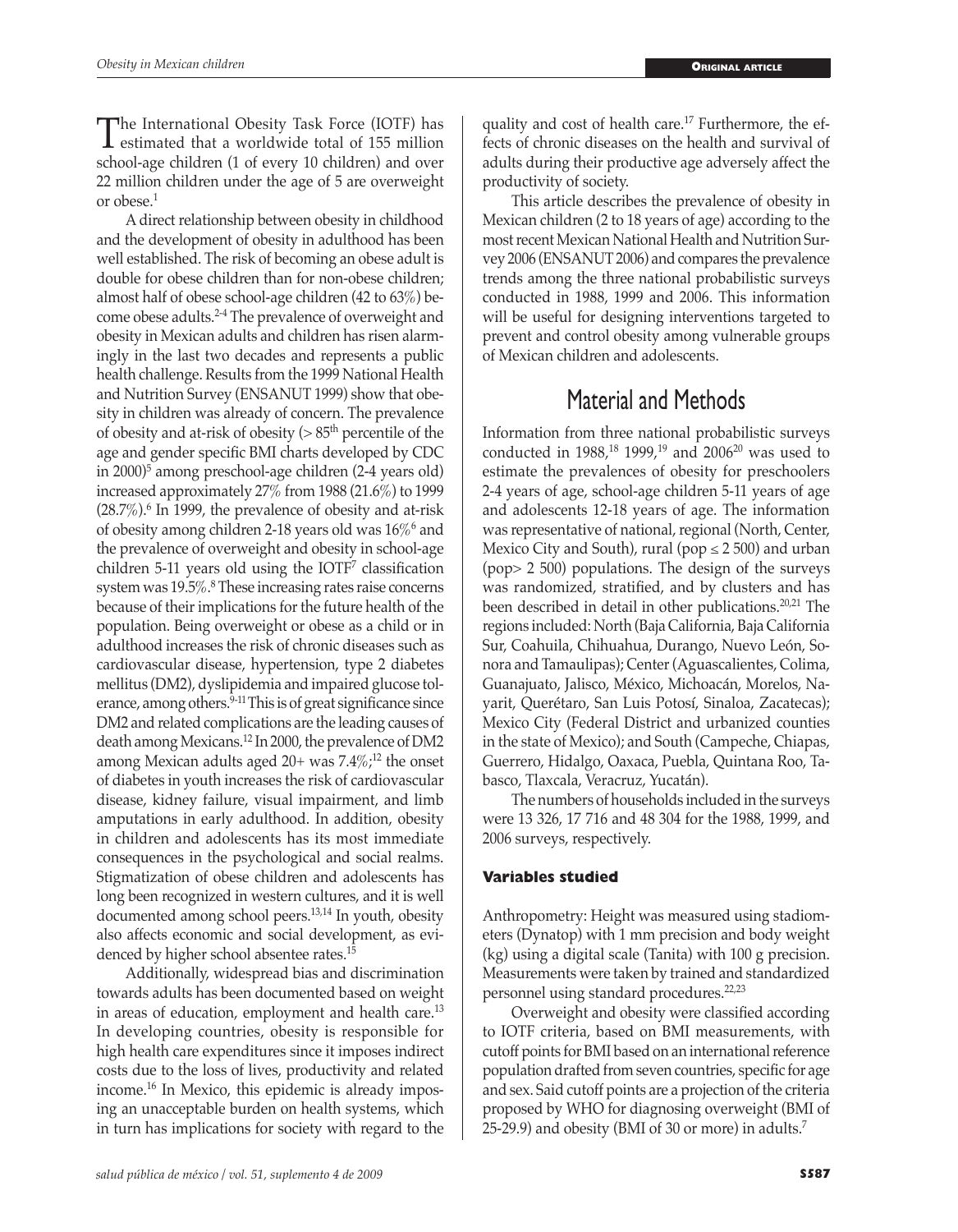For the purpose of this study, all BMI values below or above the following figures were considered as not plausible and were excluded from the analysis: preschoolers 10-38 kg/m<sup>2</sup>, school-age children 10-38  $\text{kg/m}^2$  and adolescents 10-58 kg/m<sup>2</sup>.

Informed consent was obtained from the parents or caregivers of participants and they agreed to participate when appropriate. Ethical clearance to conduct the national nutritional surveys was provided by the Human Subject Ethics, Research and Biosecurity Board committees of the National Institute of Public Health (Instituto Nacional de Salud Pública).

*Definition of variables:* The living conditions index was used as a proxy for socioeconomic level and was constructed for each survey using principal components factor analysis<sup>24</sup> based on household characteristics (number of rooms, running water, WC, and construction materials) and assets. The living condition index described in the 1988 survey was 57.9%, in the 1999 survey 56% and in the 2006 survey 46% of the variance. In the three surveys only the first factor was used as the living condition index, which was further divided into tertiles, and from here forward they will be referred to as low, medium and upper socioeconomic status (SES) tertiles.

*Ethnicity/Indigenous:* In the 1988 survey the households were considered indigenous if located in predominantly indigenous municipalities,\* defined as those in which at least 40% of inhabitants spoke an indigenous language. For the 1999 and 2006 surveys, households were defined as indigenous if at least one woman aged 12 to 49 years spoke an indigenous language.

*Statistical methods:* Descriptive analyses were performed using frequencies stratified at the national level for the four geographic regions, rural and urban areas, SES categories and ethnicity. The prevalences were further divided by age group blocks. Trends for overweight and obesity from the 1988, 1999 and 2006 surveys were calculated. School-age children and male adolescents were not measured in 1988, thus, comparisons for those age groups only include 1999 and 2006. The 95% confidence intervals were calculated for proportions, the Wald<sup>25</sup> test was used to estimate differences among groups and logistic models were used to estimate differences among categories. Standard errors were calculated adjusting for the complex sample design<sup>26</sup> using the STATA SVY module.‡

## **Results**

The analysis included 62 494 children ages 2 to 18 years; 9 682 from 1988, 19 353 from 1999 and 33 459 from the 2006 national probabilistic surveys. The subpopulations by age group were: 4 239 preschool-age children in 1988, 4 716 in 1999 and 5 129 in 2006; school-age children included 10 046 in 1999 and 15 111 in 2006; there were 5 443 female adolescents in 1988, 4 591 in 1999 and 6 698 in 2006; and 6 521 male adolescents in 2006. The samples were representative of the Mexican population.

The national prevalences of overweight and obesity by age groups, region, rural/urban area, sex, living conditions, and ethnic background based on the ENSANUT 2006 are presented in Table I. The overall prevalence of unhealthy weight (the sum of overweight and obesity) in the 2 to 18 year-old population was 26.3%. By age groups, the prevalence was 16.7% for preschool-age children, 26.2% for school-age children and 30.9% for adolescents.

Comparison of prevalences of overweight and obesity by age groups showed the highest prevalence of obesity was in school-age and adolescents groups, while the prevalence of overweight was highest in the adolescent group (Table I).

The highest prevalence of unhealthy weight in preschool-age children was observed in the southern region, followed by Mexico City. Most of the differences among the regions were in the prevalence of overweight; the prevalence of obesity was not different among regions. The highest prevalence of unhealthy weight in school-age children was observed in the Mexico City region, followed by the northern, the central, and the southern regions. Both overweight and obesity accounted for the differences among the regions. The highest prevalence of unhealthy weight in adolescents was observed in the northern region. The differences were mainly due to obesity (Table I).

The prevalence of unhealthy weight was significantly higher in the highest tertile of SES compared to the lowest SES for each of the three age groups as well as for the overall 2-18 year-old group. In preschool-age children the differences in the prevalences of obesity were statistically significant in the high SES tertile compared with the low (*p<* 0.01). The prevalence of overweight and obesity in school-age children was nearly two times higher in the highest SES tertile compared with the lowest  $(p<0.01)$ .

In adolescents the prevalence of unhealthy weight as a whole, and for overweight and obesity specifically, \* Counties<br># Stata Statistical Software. Release 9.0. College Station (TX, USA): <br>\* Were lower in the low SES tertile relative to the other

Stata Corporation, 2005.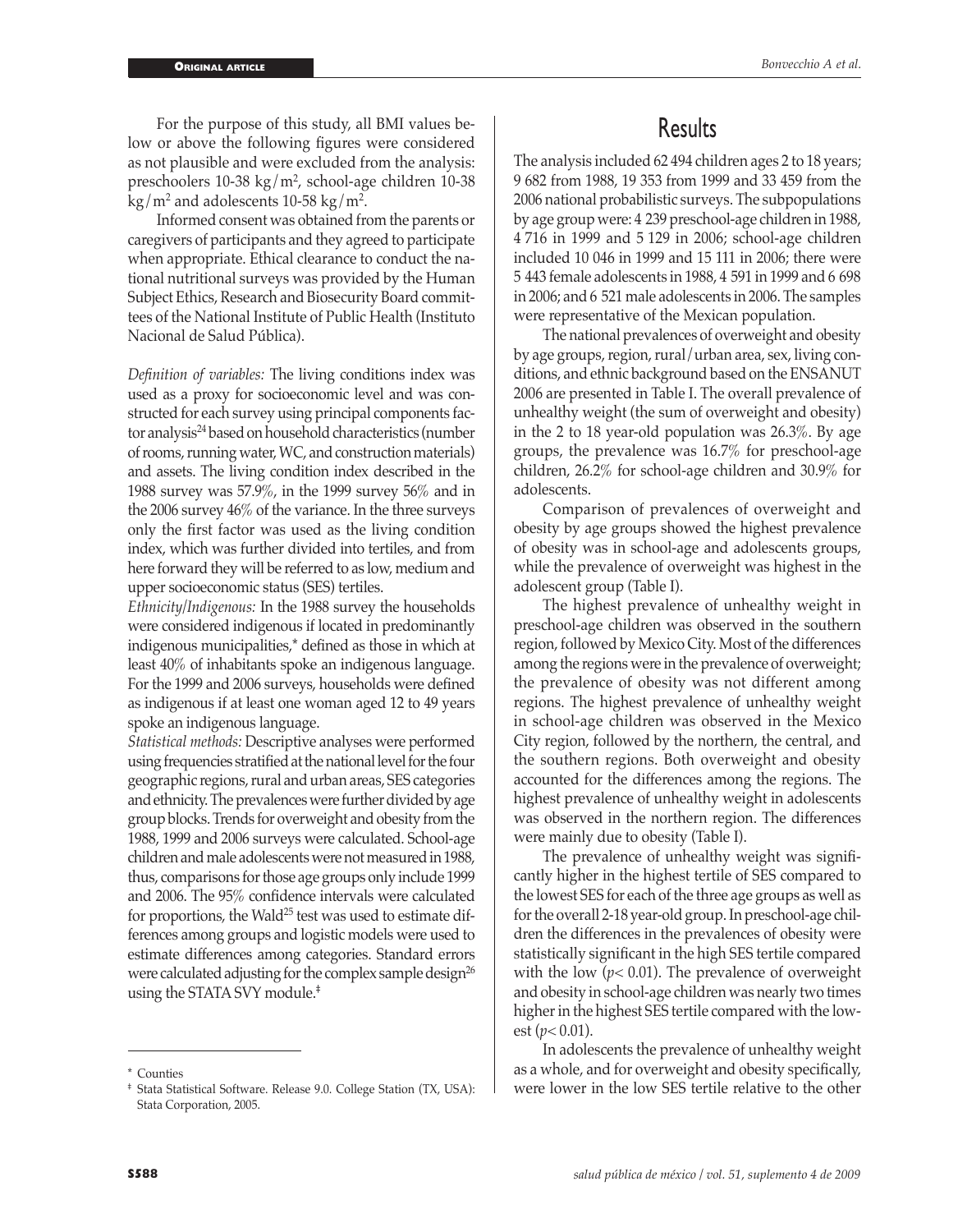|                          |                |                | Children 2 to 18 years     |                   |                                                 |                     | Children 2-4 years                                                                                                                                                   |                 |                                                 |                     | Children 5 to 11 years                   |                                    |                                                 |                                                | Adolescents 12 to 18 years      |                 |                                                 |
|--------------------------|----------------|----------------|----------------------------|-------------------|-------------------------------------------------|---------------------|----------------------------------------------------------------------------------------------------------------------------------------------------------------------|-----------------|-------------------------------------------------|---------------------|------------------------------------------|------------------------------------|-------------------------------------------------|------------------------------------------------|---------------------------------|-----------------|-------------------------------------------------|
|                          | Population     |                | Overweight                 | Obesity           | Unhealthy weight<br>(overweight and<br>obesity) | Population          | Overweight                                                                                                                                                           | Obesity         | Unhealthy weight<br>(overweight and<br>obesity) | Population          | Overweight                               | Obesity                            | Unhealthy weight<br>(overweight and<br>obesity) |                                                | Overweight                      | Obesity         | Unhealthy weight<br>(overweight and<br>obesity) |
|                          | $\overline{a}$ | thousands<br>z | $\%$ (Cl )                 | $\%$ (Cl )        | $%$ $(C)$                                       | thousands<br>z<br>c | % (C)                                                                                                                                                                | % (C)           | $%$ $($ Cl)                                     | thousands<br>z<br>c | $%$ $(C)$                                | $%$ $(C)$                          | $%$ $(C)$                                       | sands<br>thou-<br>$\tilde{z}$<br>Ξ             | $%$ $($ Cl)                     | $%$ $(C)$       | $%$ $(C)$                                       |
| National                 | 33 459         |                | 38777 18.2(17.5,18.9)      | 8.1(7.6, 8.7)     | 26.3 (25.5,27.1)                                | 5129                | $6   90   2.5(10.9, 14.2)$ $4.2(3.5, 4.9)$ $16.7(15.0, 18.4)$ 15 111                                                                                                 |                 |                                                 |                     | 15816 17.3 (16.2, 18.4)                  | 8.9(8.1, 9.6)                      |                                                 | 26.1(24.8,27.5) 13 219 16 772 21.2(20.0,22.3)  |                                 | 8.9(7.8, 9.9)   | 30.1(28.6,31.5)                                 |
| Sex                      |                |                |                            |                   |                                                 |                     |                                                                                                                                                                      |                 |                                                 |                     |                                          |                                    |                                                 |                                                |                                 |                 |                                                 |
| Male                     | 16705          |                | 19 482 17.5(16.5,18.4)     | 8.4(7.5, 9.2)     | 25.8(24.7,27.0)                                 | 2617                | 11.7(9.7, 13.6)<br>3 132                                                                                                                                             |                 | 4.2(3.1,5.3) 15.9(13.8,18.0)                    | 7567                | 7883 16.9(15.5,18.3)                     | 9.1(8.1, 10.2)                     | 26.1(24.3,27.8)                                 | 6521                                           | 8 467 20.1(18.5,21.7)           | 9.2(7.5, 10.9)  | 29.3(27.2,31.4)                                 |
| Female                   | 16754          |                | 19 295 19.0(18.0,20.0)     | 7.9(7.2, 8.5)     | 26.8(25.7,27.9)                                 | 2512                | 3 058 13.4 (10.9, 15.8)                                                                                                                                              |                 | 4.2(3.1,5.2) 17.6(15.0,20.1) 7 544              |                     | 7933 17.7(16.2,19.2)                     | 8.6(7.5, 9.6)                      | 26.2(24.4,28.0)                                 | 6698                                           | 8 304 22.3(20.7,23.8)           | 8.6(7.4, 9.7)   | 30.8(28.9, 32.7)                                |
| Region                   |                |                |                            | ab*,ad**,bc**,cd* | ad**.bd**.cd**                                  |                     | ad**,bd**                                                                                                                                                            |                 | ad*,bd*                                         |                     | ad**.bd*.cd*                             | ab*,ac**,cd*                       | ad <sup>84</sup> ,bd <sup>8</sup> ,cd88         |                                                |                                 | ad**,bd**       | ad <sup>**</sup> .bd*                           |
| North <sup>a</sup>       | 7453           |                | 7   98   8.5(17.4, 19.7)   | 10.1(9.3, 11.0)   | 28.7(27.3,30.0)                                 | $\frac{8}{1}$       | 10.2(8.2, 12.3)<br>167                                                                                                                                               | 4.6(2.9, 6.3)   | 14.8(12.2, 17.4)                                | 3332                | 2 966 18.2(16.4,20.0)                    | 11.0(9.6, 12.5)                    | 29.2(26.9,31.6)                                 | 3066<br>3003                                   | 22.0(20.1,24.0) 11.3(10.0,12.6) |                 | 33.4(31.2,35.5)                                 |
| Center <sup>b</sup>      | 12905          |                | 15 983 18.4(17.1, 19.7)    | 8.4(7.3, 9.6)     | 26.8(25.2,28.3)                                 | 1977                | 10.3(7.4, 13.2)<br>2518                                                                                                                                              |                 | 4.2(3.0,5.5) 14.5(11.6,17.5)                    | 5814                | 6416 17.9(15.8,20.0)                     | 8.7(7.3, 10.0)                     | 26.6(24.1,29.1)                                 | 5114                                           | 7 049 21.7(19.7,23.7)           | 9.6(7.4, 11.8)  | 31.3(28.6,34.0)                                 |
| Mexico City <sup>c</sup> | 737            | 2601           | 20.2(16.9,23.5)            | 9.2(6.8, 11.5)    | 29.3 (25.5, 33.2)                               | <b>125</b>          | 15.4(7.9, 22.9)<br>460                                                                                                                                               | 3.5(0.2, 6.8)   | 18.9(11.7,26.2)                                 | 313                 | $1013$ 22.0(15.9,28.1) $11.3(7.2, 15.4)$ |                                    | 33.2(26.7,39.7)                                 | 299                                            | $1128$ $20.5(15.5, 25.5)$       | 9.6(6.1, 13.1)  | 30.1(23.6, 36.6)                                |
| South $d$                | 12364          |                | $12995$ $17.4(16.4, 18.4)$ | 6.5(6.0, 7.1)     | 23.9(22.9,25.0)                                 | 1909                | 2 045 15.9(13.2,18.6)                                                                                                                                                |                 | 4.1(3.0,5.1) 20.0(17.1,22.8)                    | 5420<br>5652        | 5.1(13.8, 16.5)                          | 7.4(6.5,8.4)                       | 22.6(20.8, 24.4)                                | 5529<br>4803                                   | 20.2(18.4,21.9)                 | 6.5(5.5, 7.4)   | 26.6(24.6,28.7)                                 |
| Area                     |                |                | 菜                          | 菜                 | 菜                                               |                     |                                                                                                                                                                      |                 |                                                 |                     |                                          | 菜                                  | 荽                                               |                                                | 菜                               | 菜               | 菜                                               |
| Urban                    | 22860          |                | 28 143 19.3 (18.4,20.1)    | 9.5(8.8, 10.2)    | 28.8 (27.8,29.8)                                | 3519                | 4 5       9(9.9, 13.8)                                                                                                                                               |                 | 4.7(3.7,5.6) 16.5(14.5,18.6) 10 159             |                     | 384   9.0(17.6,20.4)                     |                                    | $10.6(9.7, 11.6)$ 29.6(28.0,31.3)               | 9   82   248 22.3(20.9,23.6)   0.2(8.9,   1.6) |                                 |                 | 32.5(30.7,34.3)                                 |
| Rural                    | 10599          |                | $10636$ $15.3(14.3,16.4)$  | 4.5(4.0, 5.0)     | 19.8(18.7,21.0)                                 | 1610                | $1679$ $14.3(11.3,17.2)$                                                                                                                                             |                 | 2.9(2.0,3.8) 17.2(14.1,20.3)                    | 4952                | 4 432 12.8 (11.2, 14.5)                  | 4.3(3.5.1)                         | 17.2(15.3, 19.1)                                | 4037                                           | 4 524 18.2(16.1,20.3)           | 5.2(4.2, 6.2)   | 23.4(21.1, 25.7)                                |
| Socioeconomic Level      |                |                | ab**,ac**,bc*              | ैं<br>वै          | abc <sup>##</sup>                               |                     |                                                                                                                                                                      | ac <sup>‰</sup> |                                                 |                     | abc*                                     | ab**,ac**,bc*                      | *。<br>de                                        |                                                | ab**,ac**                       | ab**, ac**; bc* | ab**,ac**.bc*                                   |
| Low <sup>a</sup>         | 11629          |                | 13 053 14.9(14.0,15.9)     | 4.9(4.4, 5.3)     | 19.8(18.8, 20.9)                                | 79                  | 2 111 12.3(9.9, 14.8)                                                                                                                                                |                 | $3.0(2.1,3.9)$ $15.3(12.7,17.9)$ 5 255          |                     | 5 337 12.5 (11.1, 13.9)                  | 4.9(4.0, 5.9)                      | 17.4(15.6,19.2)                                 | 4583                                           | 5 605 18.3(16.5,20.0)           | 5.6(4.6, 6.5)   | 23.8(21.8,25.9)                                 |
| Middle <sup>b</sup>      | 11914          |                | 12 842 18.8(17.7,20.0)     | 8.6(7.8, 9.3)     | 27.4(26.1,28.7                                  | 1852                | 12.0(9.7, 14.2)<br>2072                                                                                                                                              | 4.0(2.8,5.2)    | 16.0(13.5, 18.4)                                | 5 174<br>5 374      | 18.0(16.2, 19.8)                         | 9.9(8.7, 11.0)                     | 27.9(25.8,29.9)                                 | 5596<br>4688                                   | 22.2(20.4,23.9)                 | 9.1(7.8, 10.4)  | 31.3(29.3,33.2)                                 |
| High c                   | 9791           |                | $ 275 $ $21.0(19.5,22.4)$  | 11.0(9.6, 12.3)   | 31.9 (30.2,33.6)                                | 1469                | 13.1(9.4, 16.8)<br>  993                                                                                                                                             | 5.7(4.0,7.4)    | 18.8(15.0, 22.6)                                | 4426                | 5 255 21.5 (19.5,23.5)                   | $11.8(10.3, 13.4)$ 33.4(30.9,35.8) |                                                 | 5 503<br>3896                                  | 23.3(21.0,25.5)                 | 12.0(9.4, 14.6) | 35.3(32.3,38.2)                                 |
| Ethnic Background        |                |                | 菜                          | 菜                 | 炎                                               |                     |                                                                                                                                                                      |                 |                                                 |                     |                                          | 荽                                  |                                                 |                                                | 菜                               | 菜               | 糞                                               |
| Indigenous               | 3890           |                | 4 488 15.0(13.3,16.8)      | 4.0(3.2, 4.7)     | 19.0(17.2,20.9)                                 | 588                 | 688 16.3(11.0,21.6) 3.0(1.5,4.5) 19.3(13.7,24.9) 1844                                                                                                                |                 |                                                 |                     | 931   13.6(11.0,16.1)                    | 4.3(3.0, 5.7)                      |                                                 | 17.9(15.0,20.9) 1458 1865 16.1(13.4,18.8)      |                                 | 4.0(2.7, 5.2)   | 20.1(17.0,23.2)                                 |
| Non-indigenous           | 29564          |                | 34 285 18.6(17.9,19.4)     | 8.7(8.1, 9.3)     | 27.3 (26.4,28.2)                                | 4540                | 5 501 12.0(10.3,13.7) 4,4(3.5,5.2) 16.4(14.6,18.2) 13 882                                                                                                            |                 |                                                 |                     | 14 882 17.1(16.6,19.0)                   |                                    | 9.5(8.7, 10.3) 27.3(25.9, 28.7)                 | $1759$ $14902$ $21.8(20.623.1)$                |                                 | 9.5(8.3, 10.6)  | 31.3(29.8, 32.9)                                |
|                          |                |                |                            |                   |                                                 |                     | ab,ac, ad, bc, bd, bd,cd: significant difference between every couple of categories; abc significant difference among categories a, b and c, * p < 0.01, ** p < 0.01 |                 |                                                 |                     |                                          |                                    |                                                 |                                                |                                 |                 |                                                 |

AGE GROUP, MEXICO, ENSANUT 2006 **Overweight and obesity by age group. Mexico, ENSANUT 2006Table 1 OVERWEIGHT AND OBESITY BY**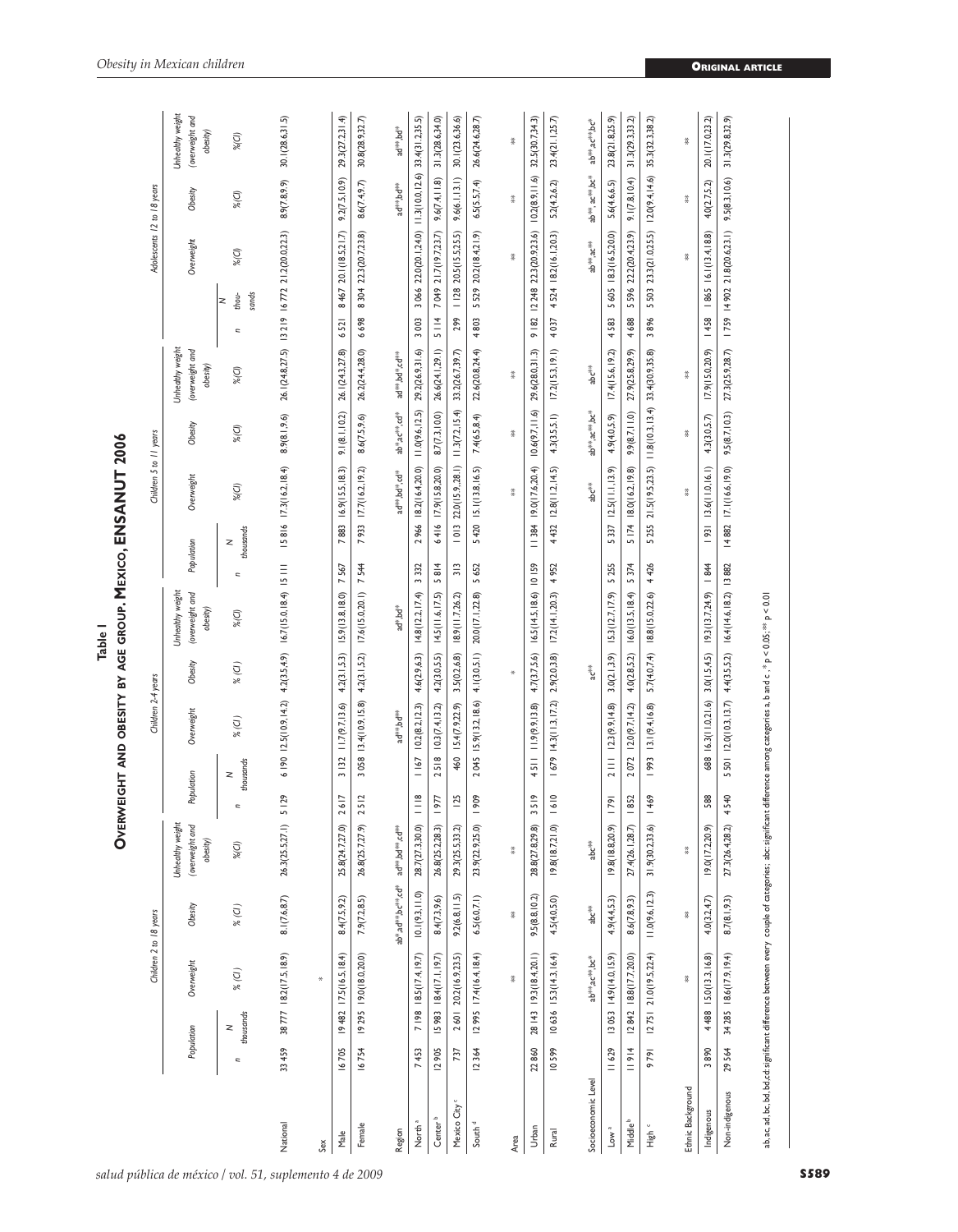two tertiles ( $p$ < 0.01 and  $p$ < 0.05); all differences were statistically significant (*p<* 0.01) (Table I).

The prevalences of unhealthy weight, overweight and obesity for the overall, the school-age, and the adolescents groups of non-indigenous children were higher than in their indigenous counterparts (*p<* 0.01). In contrast, the prevalences of unhealthy weight and overweight in preschool-age children were higher in indigenous (*p>* 0.05) than in non-indigenous children. No differences by sex were found within age group comparisons (Table I).

*Trends:* The complete information for the three surveys is available only for preschool-age children (both sexes) and for female adolescents. Information on preschoolage and school-age children of both sexes is available for the 1999 and 2006 surveys.

Over the last decade, a clear upward trend has been seen in the prevalence of unhealthy weight, from 21% to almost 27% in female children aged 2-18 years. However, when disaggregated by age group, the upward trend is observed in school-age children and adolescents, but not in preschool-age children.

Figure 1 presents the overall trend of overweight and obesity by age groups, based on the data of the three national probabilistic surveys.

In preschool-age children, an overall increase in unhealthy weight between 1988 and 1999, and a decrease from 1999 to 2006 were observed. The upward and downward trends from 1988 to 1999 and 1999 to

2006 are explained by changes in overweight. No major changes in obesity trends were found over the period.

Unlike the downward trend observed in preschoolage children from 1999 to 2006, the prevalence of unhealthy weight in school-age children increased dramatically, by 1.1 pp/year.

In female adolescents a striking upward trend in unhealthy weight was observed over the last two decades, with a more than threefold increase in prevalence at the national level from 1988 to 2006. This increase is mostly due to the dramatic increment observed in the 1988-1999 period, when the prevalence of unhealthy weight increased about threefold.

Overweight also showed a marked upward trend between 1988 and 1999, with an increase of 184% relative to baseline, compared to only 6.2% relative to baseline between 1999 and 2006. Changes in obesity were smaller in absolute terms, however in relative terms (relative to baseline) increments in obesity were very significant during both periods: 160% between 1988 and 1999 and 121% between 1999-2006.

*Preschool-age children:* Figure 2 presents trends of overweight and obesity for preschool-age children disaggregated by region, urban and rural areas, and SES tertiles for 1988, 1999 and 2006. Similar upward trends in the 1988-1999 period combined with downward trends in the 1999-2006 period, as observed at the national level, were documented for the North, urban areas, and the two lower SES tertiles. Similar upward trends for



\* Confidence interval at 95% are showed

**Figure 1. Overweight and obesity in children (2 to 18 years old). Trends from 1988 to 2006**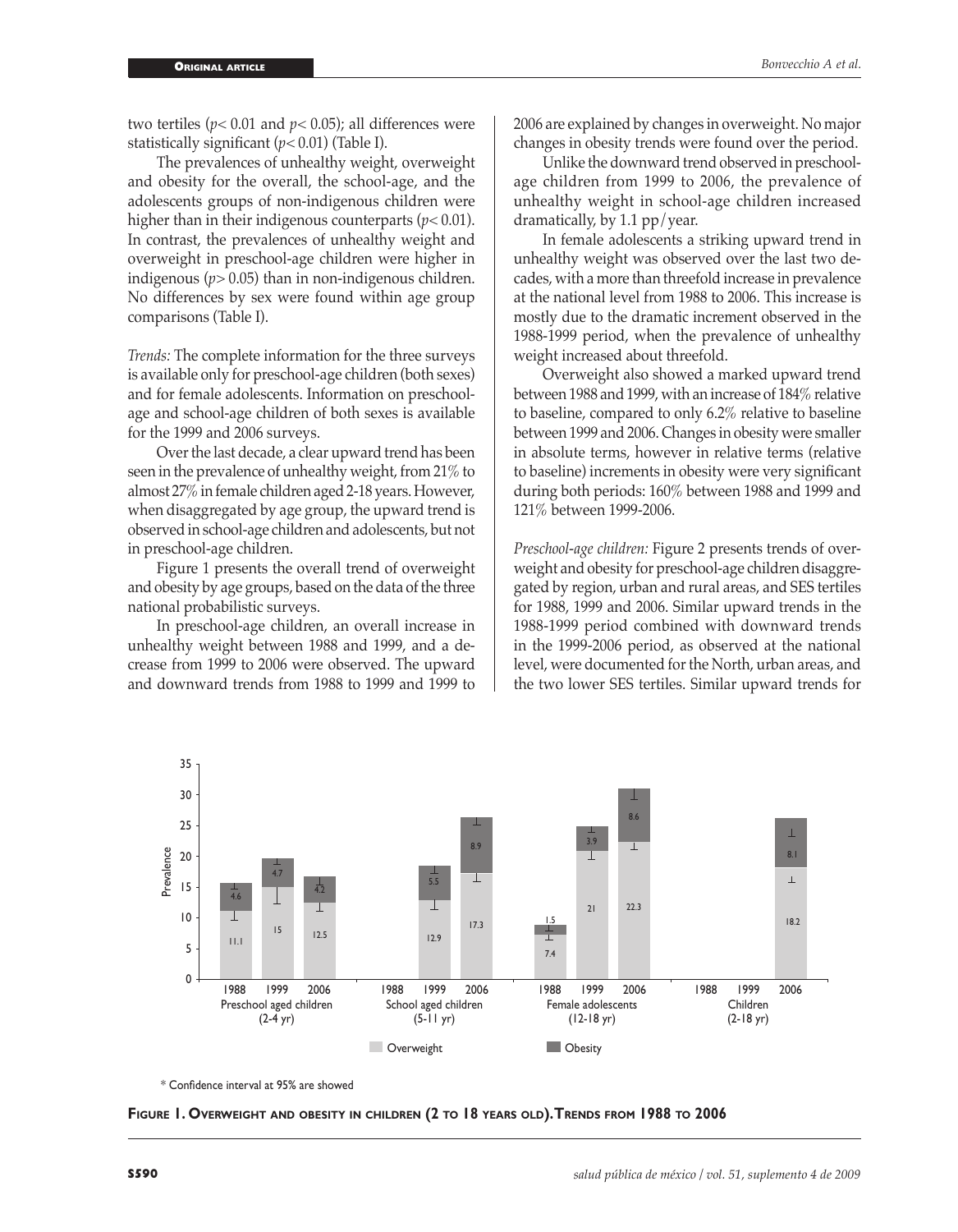1988-1999 were found for Mexico City, the South and the high SES, but the downward trend from 1999-2006 was smaller; among rural areas, decreasing rates were observed from 1988-2006. Relative to 1988, prevalences observed in 2006 were much higher in Mexico City, the South and the high SES, and much lower in rural areas and the central region (Figure 2).

*School-age children:* Figure 3 presents overweight and obesity trends for school-age children by region, urban and rural areas, and SES. The data available for 1999 and 2006 showed an upward trend for unhealthy weight in all regions, all SES levels, and in urban and rural areas. The prevalence of unhealthy weight in school-age children increased in 2006 about 8pp at the national level. The highest prevalence was observed in school-age children in the highest SES, living in urban areas and in Mexico City (Figure 3). In addition, during this period the prevalence of obesity increased 6.5 pp in indigenous children (data not shown).

*Adolescent females:* Figure 4 presents overweight and obesity trends for female adolescents by region and urban and rural area, and SES tertiles are presented for 1988, 1999 and



**Figure 2. Overweight and obesity in preschool aged children (2 to 4 years old). Trends from 1988 to 2006**



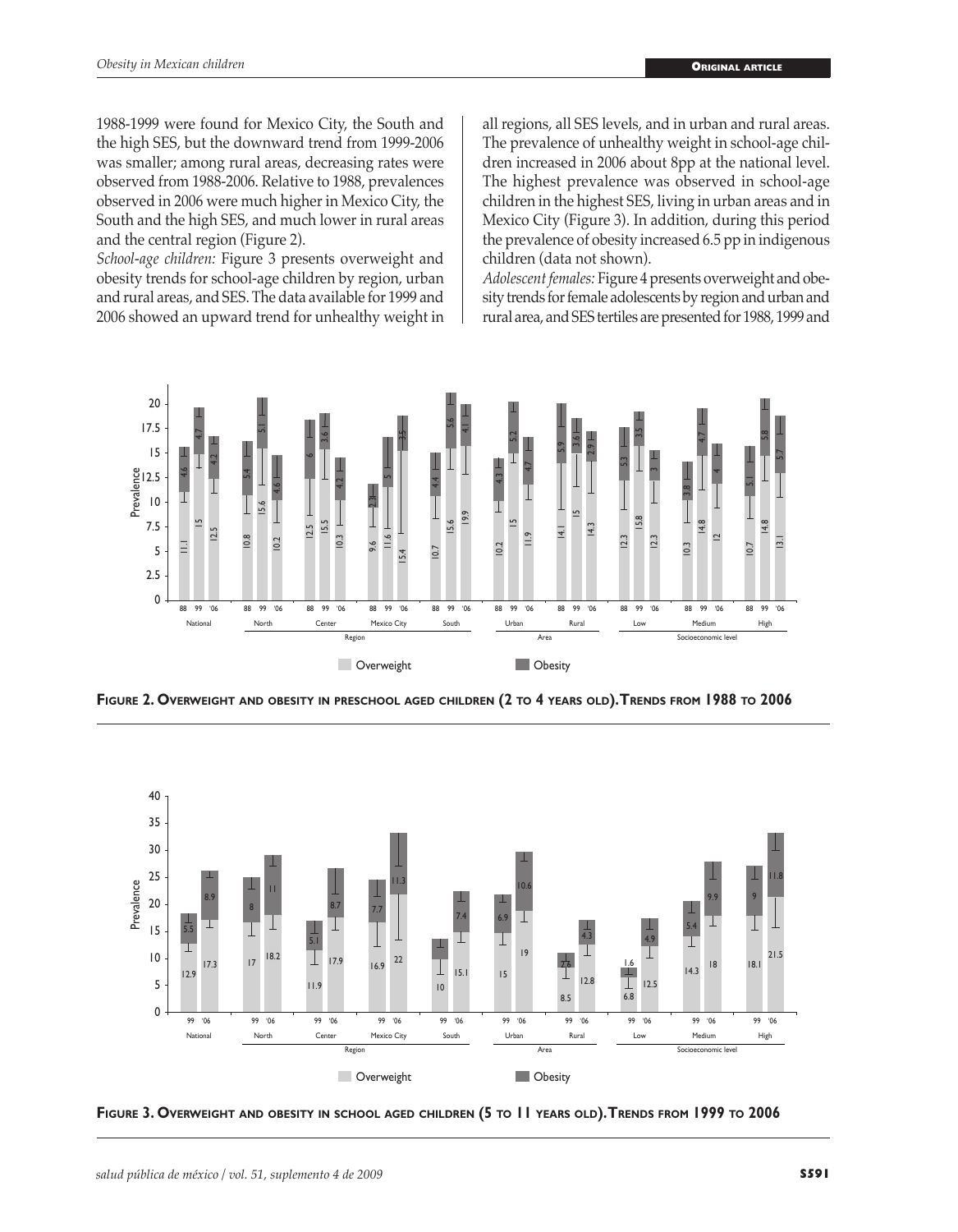

**Figure 4. Overweight and obesity in female adolescents (12 to 18 years old). Trends from 1988 to 2006**

2006. A similar increase in the prevalences of overweight and obesity shown for adolescents at the national level in Figure 1 was observed when they were disaggregated by subpopulations. The highest increase in prevalence (16 pp) of unhealthy weight was observed from 1988-1999. The largest increase in overweight was observed in the central region, urban areas and medium and high SES. The prevalence of obesity within this age group increased almost fourfold from 1988-2006 at the national level. Mexico City was the region with the highest increase in the prevalence of obesity, with 8.5 pp from 1999-2006.

## **Discussion**

The epidemic of overweight and obesity in Mexico is affecting children of all ages, regions, SES, urban and rural areas and ethnic conditions.

We present here evidence of a continuous increase in the prevalence of unhealthy weight among Mexican children and adolescents from 1988 to 2006, such that in the last survey in 2006, approximately 1 034 million preschoolers, 4 128 million school-age children and 5 048 million adolescents had unhealthy weight.

The increase in the prevalence of unhealthy weight was nearly 1pp/year for both school-age and adolescent populations over the last decade, but the trend between 1988 to 1999 in the increment in the prevalence of unhealthy weight in adolescents indicates that it rose faster during that period (1.4 pp/year).

The prevalence of unhealthy weight for both school-age children and adolescent females was higher in the sites with more economic development (northern

Mexico and the Mexico City region) than those with less development (central and southern regions), was higher in urban areas than in rural areas and in higher SES than in lower SES. And yet, the prevalence of unhealthy weight was unacceptably high in children belonging to the lowest SES (17.4% school-age children and 26.5% female adolescents) and even for children of indigenous ethnicity, considered the poorest of the poor, prevalence of unhealthy weight increased at a pace of 0.7 pp/year.

The highest contribution to the increase of unhealthy weight from 1999-2006 was overweight for school-age children and obesity for female adolescents, suggesting that early increments in overweight precede later increments in obesity during adolescence years.

The prevalence of unhealthy weight in preschoolage children deserves some consideration. Although relatively high, it remained essentially stable throughout the three surveys, suggesting that regardless of the etiological factors for obesity, their influence begins after age five. This fact is highly important from a programmatic point of view because it represents a window of opportunity to better understand the natural history of the onset of overweight and obesity and to implement primary prevention programs.

The accelerated rates of increase in unhealthy weight in the Mexican population shown here are also observed worldwide. These increasing trends of overweight and obesity are likely to be the consequence of changes in diets and physical activity patterns.<sup>27</sup> Convincing evidence links dietary and lifestyle factors and pervading household and school environments to the risk of obesity. Regular physical activity and high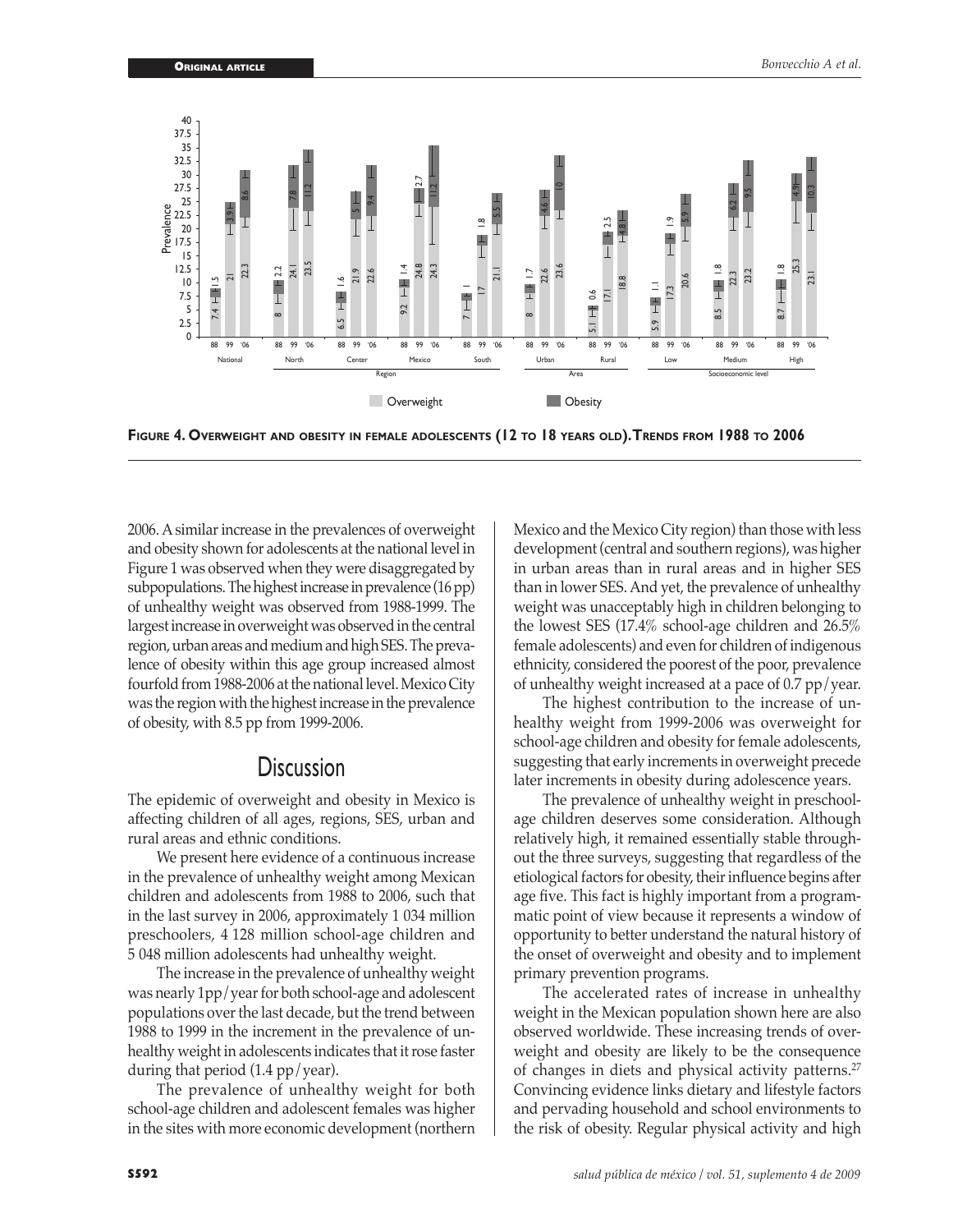intake of dietary fiber decrease the risk, while sedentary lifestyles and intake of energy-dense micronutrient-poor foods increase the risk.3 Poor availability of public places for physical activity and general lack of safety are common barriers in most cities. Over a period of 14 years in Mexico, the purchases of fruits and vegetables dropped 29.3% while purchases of high-density industrialized foods increased 6.3 and sweetened beverages 37.2%.27

These trends are of particular concern because of the increased risk of becoming obese in adulthood<sup>5,6</sup> and the early appearance of diet-related non-communicable diseases (DR-NCD) such as DM2, hypertension, and dislipidemia, $^{28}$  in addition to psychosocial consequences. $^{29}$ Type 2 DM is highly prevalent in Mexico<sup>30,21</sup> and it is one of the leading causes of mortality among the Mexican adult population.12 The onset of NR-NCD during youth and early adult ages seriously affect survival, quality of life and social productivity. In addition, it imposes a great economic burden to the health care system and the economy of families. The health cost of obesity reached approximately 3.6 million USD in 1998; that is, 10.8% of total healthcare expenditure in Mexico. In 2006, an average of 3.5% of household income was spent on health care, however, the households in the lowest decile of SES spent 7.9% of their income on medical care.\*

There is an urgent need to design culturally acceptable effective interventions to prevent childhood obesity, especially with regard to how to better approach the environmental factors that are associated with and may be encouraging it. Prevention, the most cost-effective action, should include a clear understanding of the local determinants of childhood obesity and a life cycle approach.

## **Conclusions**

This article furnished evidence that, in Mexico, the onset of obesity occurs very early in life and increases progressively with age. The current epidemic is affecting children from all age groups, SES, regions, urban and rural areas, and both indigenous and non-indigenous populations. The magnitude of the prevalence is large enough to warrant a national prevention strategy.

## **Acknowledgements**

We would like to acknowledge Deborah Salvo-Dominguez for her help in editing this paper.

## **References**

1. Lobstein T, Baur L, Uauy R. Obesity in children and young people: a crisis in public health. Obes Rev 2004;5(supp1):4-85.

2. Serdula MK, Ivery D, Coates RJ, Freedman DS, Williamson DF, Byers T. Do obese children become obese adults? A review of the literature. Prev Med 1993;22:167-177.

3. Joint WHO/FAO Expert Consultation on Diet, Nutrition and the Prevention of Chronic Disease 2002. Geneva: WHO, 2003. WHO Technical Report Series 916.

4. Anderson M. Understanding the childhood obesity epidemic. Colorado State University Extension, Nutrition Resources. [Consulted 2005 January 11]. Available at: http://www.ext.colostate.edu/pubs/foodnut/09317.html 5. Kuczmarski RJ, Ogden CL, Grummer-Strawn LM, Flegal KM, Guo SS, Wei R, *et al*. CDC growth charts: United States. Advance data from vital and health statistics;no. 314. Hyattsville, Maryland: National Center for Health Statistics, 2000.

6. Instituto Nacional de Salud Pública/Institute of Medicine of the National Academies. Prevención de la obesidad en niños y adolescentes de origen mexicano: taller de colaboración Estados Unidos-México. Mexico: INSP, December 2007.

7. Cole T, Bellizzi M. Establishing a standard definition for child overweight and obesity worldwide: international survey. BMJ 2000;320:1-6.

8. Hernández B, Cuevas-Nasau L, Shamah-Levy T, Monterrubio E, Ramírez-Silva CI, García-Feregrino, *et al*. Factores asociados con sobrepeso y obesidad en niños mexicanos de edad escolar: resultados de la Encuesta Nacional de Nutrición 1999. Salud Publica Mex 2003;45 Suppl 4:S551-S557. 9. Dietz WH. Health consequences of obesity in youth: childhood predictors of adult disease. Pediatrics 1998;101(3):518-525.

10. Reilly JJ, Methven E, McDowell ZC, Hacking B, Alexander D, Stewart L, *et al*. Health consequences of obesity. Arch Dis Child 2003;88:748-752. 11. Barquera S, Flores M, Olaiz-Fernadez G, Monterrubio E, Villalpando S, Gonzalez C, *et al*. Dyslipidemias and obesity in Mexico. Salud Publica Mex 2007;49 Suppl 3:S338-S347.

12. Olaiz-Fernández G, Rojas R, Aguilar-Salinas CA, Rauda J, Villalpando S. Diabetes mellitus en adultos mexicanos. Resultados de la Encuesta Nacional de Salud 2000. Salud Publica Mex 2007;49 supl 3:S331-S337. 13. Puhl RM, Latner JD. Stigma, obesity, and the health of the nation's children. Psychol Bull 2007;133(4):557-580.

14. Mclean L, Edwards N, Garrard M, Sims-Jones N, Clinton K, Ashley L. Obesity, stigma and public health planning. Health Promot Int 2009;24(1):88-93.

15. Geier AB, Foster GD, Womble LG, McLaughlin J, Borradaile KE, Nachmani J, *et al*. The relationship between relative weight and school attendance among elementary school children. Obesity 2007;15(8):2157-2161. 16. Suarez-Berenguela R, Jacoby E. Assessing the economic impact of obesity and associated chronic disease: Latin America and the Caribbean. FACTS Sheet. Washington, DC: PAHO/WHO, 2006.

17. Rivera J, Sepúlveda-Amor J.Conclusions from the Mexican National Nutrition Survey 1999: Translating results into nutrition policy. Salud Publica Mex 2003;45(4):565-575.

18. Sepúlveda-Amor J, Lezana MA, Tapia-Conyer R, Valdespino JL, Madrigal H, Kumate J. Estado nutricional de preescolares y mujeres en México: resultados de una encuesta probabilística Nacional. Gac Med Mex 1990;126(3):207-224.

19. Rivera-Dommarco J, Shamah-Levy T, Villalpando-Hernández S, González-de Cossío T, Hernández-Prado B, Sepúlveda J. Encuesta Nacional de Nutrición 1999. Estado nutricio de niños y mujeres en México. Cuernavaca, Morelos, México: Instituto Nacional de Salud Pública, 2001. 20. Shamah-Levy T, Villalpando-Hernández S, Rivera-Dommarco JA. Resultados de Nutrición de la ENSANUT 2006. Cuernavaca, Morelos, México: Instituto Nacional de Salud Pública, 2007.

Lara A, Berber A, Aguilar-Salinas C. Cost of obesity in Mexico with stress in type 2 diabetes mellitus and hypertension, 2008 (in press).